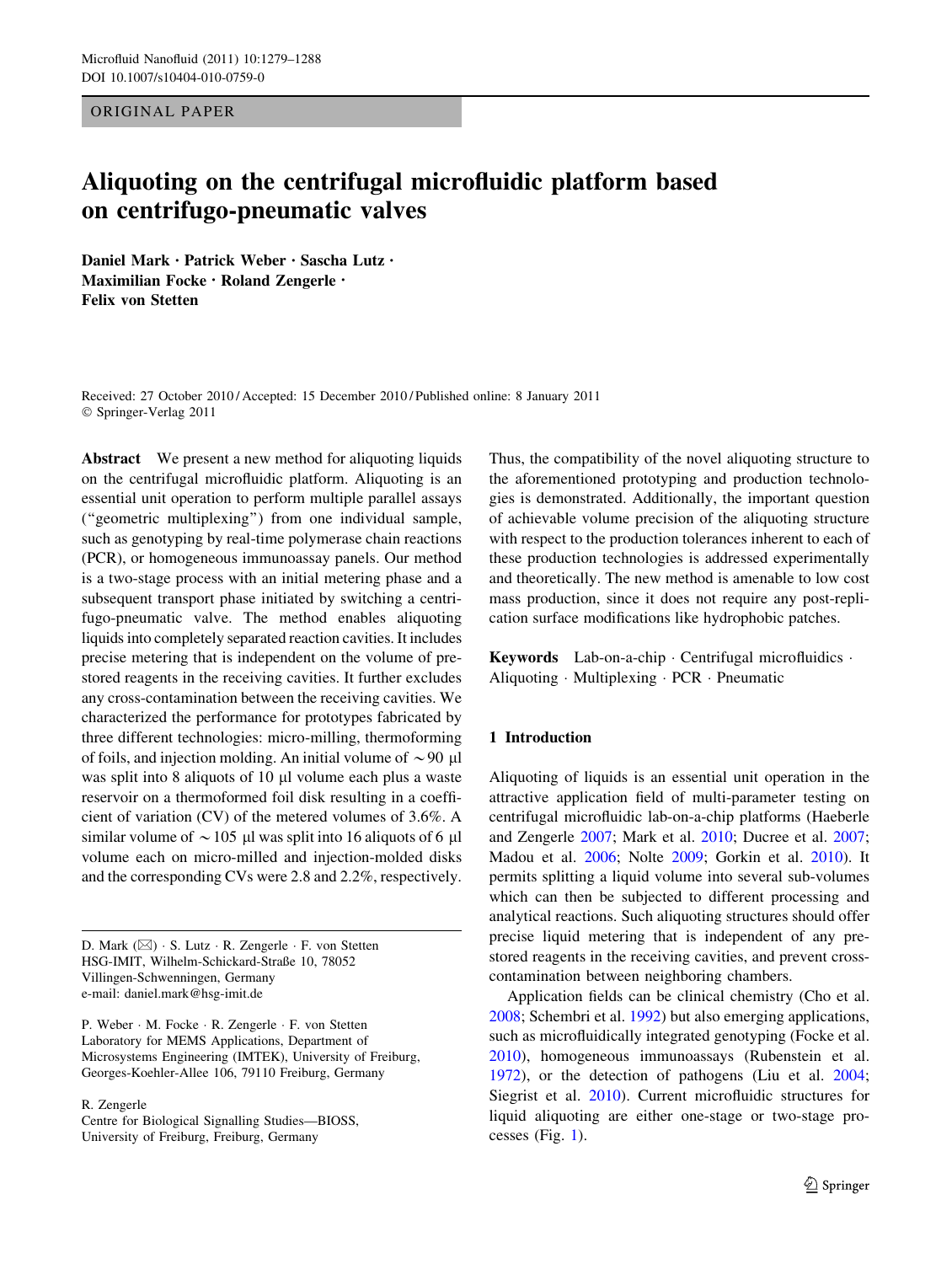<span id="page-1-0"></span>In one-stage aliquoting, the liquid volume is metered directly in the final reaction chambers. Such structures have the advantage of being easily designed and produced, but the disadvantage that pre-stored reagents in the reaction chamber influence the metered volume. Additionally, dissolved reagents could potentially be transported between reaction chambers during the metering process, since the liquid volume fluidically connects all reaction chambers during the complete aliquoting process (Fig. 1b). This could lead to cross-contaminations between reactions. Varying structures for one-stage aliquoting have been published for clinical chemistry applications (Schembri et al. [1992,](#page-8-0) [1995](#page-8-0)), enzymatic assays (Burtis et al. [1972](#page-8-0)), and digital PCR (Sundberg et al. [2010\)](#page-9-0).

In two-stage aliquoting, liquid is first metered and split into sub-volumes at a low centrifugation frequency and then forwarded into the final reaction chambers at a high centrifugation frequency (Fig. 1c–e). Significant advantages of this approach include independent metering which is not influenced by pre-stored reagents in the receiving cavities, prevention of cross-contamination by fluidic separation of the metered volumes before they are forwarded into the receiving chambers, and simultaneous start of the assays in all reaction chambers. According to the current state-of-the-art, two-stage aliquoting relies on the use of hydrophobic valves between the metering chamber and the reaction chamber. The disadvantage of this solution is the large number of hydrophobic valves that are required. Since hydrophobic valves are local surface modifications which have to be applied with high spatial precision and exact volume, they represent a complex manufacturing step leading to increased fabrication costs. Structures for two-stage aliquoting based on hydrophobic patches have been presented for immunoassays (Honda et al. [2005;](#page-8-0) Andersson and Ekstrand [2007\)](#page-8-0) and matrix-assisted laser desorption/ ionization (MALDI) sample preparation (referenced in Madou et al. [2006\)](#page-8-0).

The presented state-of-the-art solutions either lack means of controlling the influence of pre-stored reagents on the metered volume and to prevent cross-contamination (one-stage aliquoting), or require a large number of microfluidic valves based on local surface modifications (two-stage aliquoting). In this study, we utilize a previously published centrifugo-pneumatic valve (Mark et al. [2009\)](#page-8-0) to design a novel two-stage aliquoting method which does not need any coating or special surface treatment. This aliquoting structure features precise volume metering independent of pre-stored reagents, reduced risk of crosscontamination by complete liquid separation, simultaneous forwarding of liquid aliquots into the final receiving chambers, and requires no post-replication surface modifications. The aliquoting structure is tested with respect to the main concerns for widespread applicability: the achievable volume precision, and the compatibility to mass production technologies. Therefore, the feasibility of the novel aliquoting structure for inexpensive and easy production is demonstrated by characterizing its aliquoting precision for different prototyping and production technologies: micro-milling, thermoforming of foils, and injection molding. Thus, it is shown that this structure unites the advantages of a two-stage aliquoting process with the cheap manufacturability of a one-stage aliquoting structure.



Fig. 1 Two different state-of-the-art aliquoting principles for centrifugal microfluidic platforms. a–b One-stage aliquoting. During the metering process, the whole liquid volume is connected and prestored reagents influence the metered volume. c Two-stage aliquoting. During the metering phase at low centrifugal force, the liquid is not in

contact with pre-stored reagents and d is separated into sub-volumes before it is e forwarded into the reaction chambers at high centrifugal force. Two-stage aliquoting in the state-of-the-art usually requires a large number of hydrophobic valves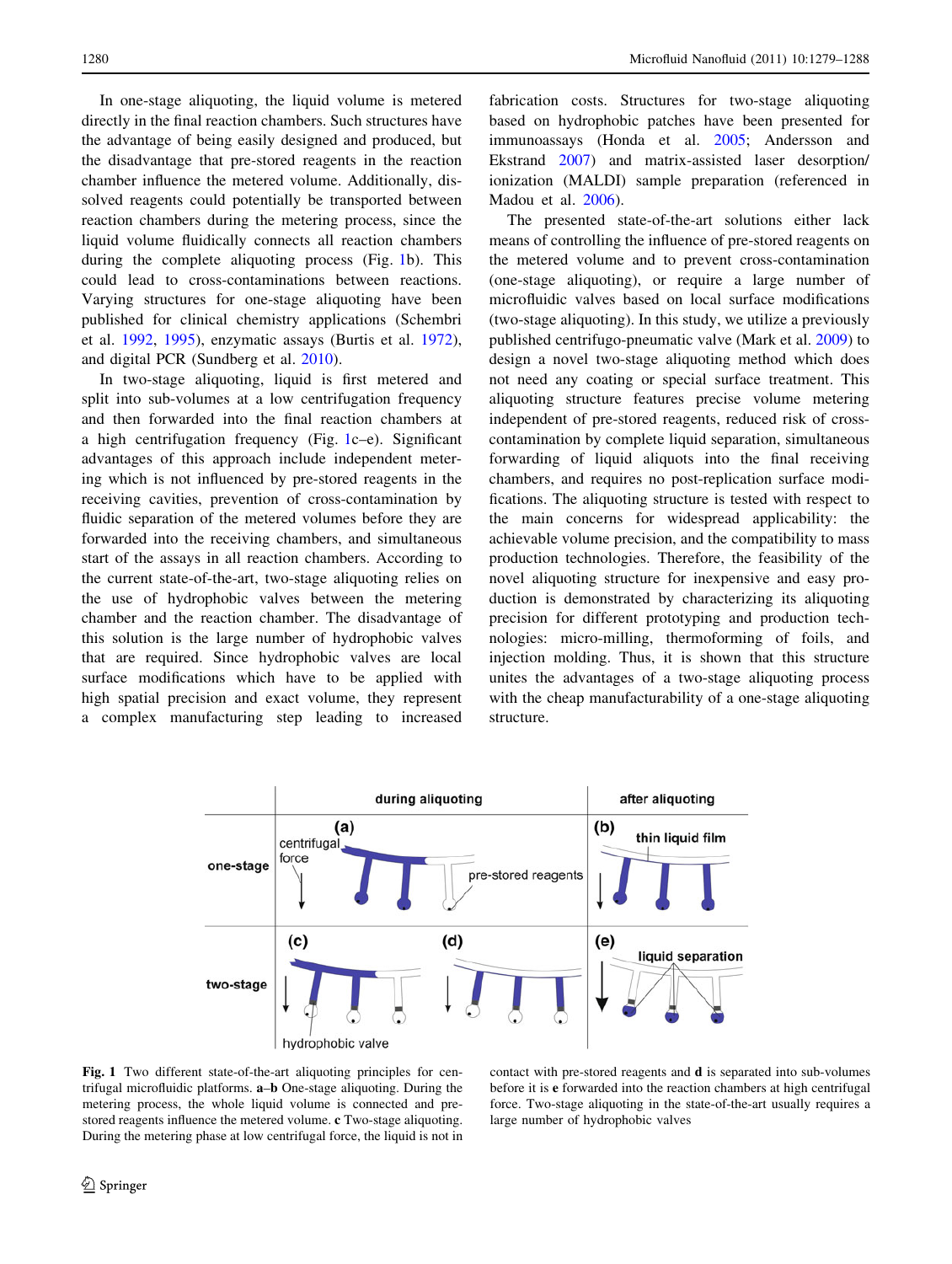#### <span id="page-2-0"></span>2 Materials and methods

# 2.1 Working principle

The basic principle of the aliquoting process is depicted in Fig. 2. In the first phase, liquid is introduced into the aliquoting structure via a radially slightly sloping feed channel. The liquid then enters a series of branching metering channels (Fig. 2c) and overflows into a waste chamber which results in separated sub-volumes. In the second phase, the sub-volumes are forwarded through the valve into separate receiving chambers (Fig. 2d). Cross-contamination between analytical reactions performed in neighboring receiving chambers can easily be excluded. To enable fast optical read-out of analytical reactions at a constant radial position, the slope of the feed channel has to be compensated: this is achieved by a decrease in length of the metering channels along the feed channel. To achieve uniform volumes in all metering channel, this decrease in length is compensated by a lateral widening.

The coating free centrifugo-pneumatic valve has previously been described in detail and was characterized for water, detergent concentrations between 0.01 and 10%, and pure ethanol (Mark et al. [2009\)](#page-8-0). In brief, the centrifugo-pneumatic valve utilizes the phenomenon that an airfilled, unvented receiving chamber stops liquid flow until the air–liquid interface becomes unstable at high gravitational (or centrifugal) forces (Rayleigh–Taylor instability, Sharp [1984](#page-8-0)). The centrifugo-pneumatic valve has been tested over the working range of receiving chambers between 1 and 36  $\mu$ l. An extrapolation to smaller receiving chamber volumes and channels can be done with a semi-empirical equation published previously (Mark et al. [2009](#page-8-0)). Receiving chamber volumes in the nanoliter-range are feasible but predicted to require centrifugal pressures  $>100$  kPa, although the validity of the semi-empirical equation in this regime is untested. The presented working range  $1-36 \mu l$  spans the typical volumes for the microfluidic integration and automation of labor-intensive laboratory protocols, e.g. geometrically multiplexed PCR (aliquoting of a sample into individual PCR reactions for testing of several parameters in parallel).

In summary, the novel design represents an easily manufactured two-stage aliquoting structure that does not require any local surface modifications. Dry reagents can be pre-stored in the receiving chamber without changing the volume of the metering structure and thus the metered liquid sub-volumes. Analytical reactions in the receiving chambers can be performed without any cross-contaminations (Lutz et al. [2009;](#page-8-0) Focke et al. [2010](#page-8-0)).



Fig. 2 Layout and functional principle of the centrifugo-pneumatic valve and the aliquoting structure. a The 3D image shows a view on a single metering structure. b A radially inclined feed channel supports several branching metering structures. c Sketch of the filling process: the liquid fills the feed channel and metering structures while excess liquid overflows into the waste chamber. The unvented reaction chambers remain dry until the rotational frequency is raised above a critical value d which leads to filling of the reaction chambers thus separating the aliquots. e Relevant design parameters include: the slope of the feed channel (in this case 2.3 mm), the width and depth of the feed channel, the volume of the metering channels and receiving chamber (in this case 6  $\mu$ I for both), and the length, width, and depth of the narrow connection channel which defines the burst frequency of the centrifugo-pneumatic valve

#### 2.2 Fabrication

The aliquoting structure was implemented in a thermoformed foil with a micro thermoforming by soft lithography ( $\mu$ TSL) process described previously (Focke et al. [2010](#page-8-0)). In brief, a master structure is micro-milled in PMMA and cast in PDMS. This negative PDMS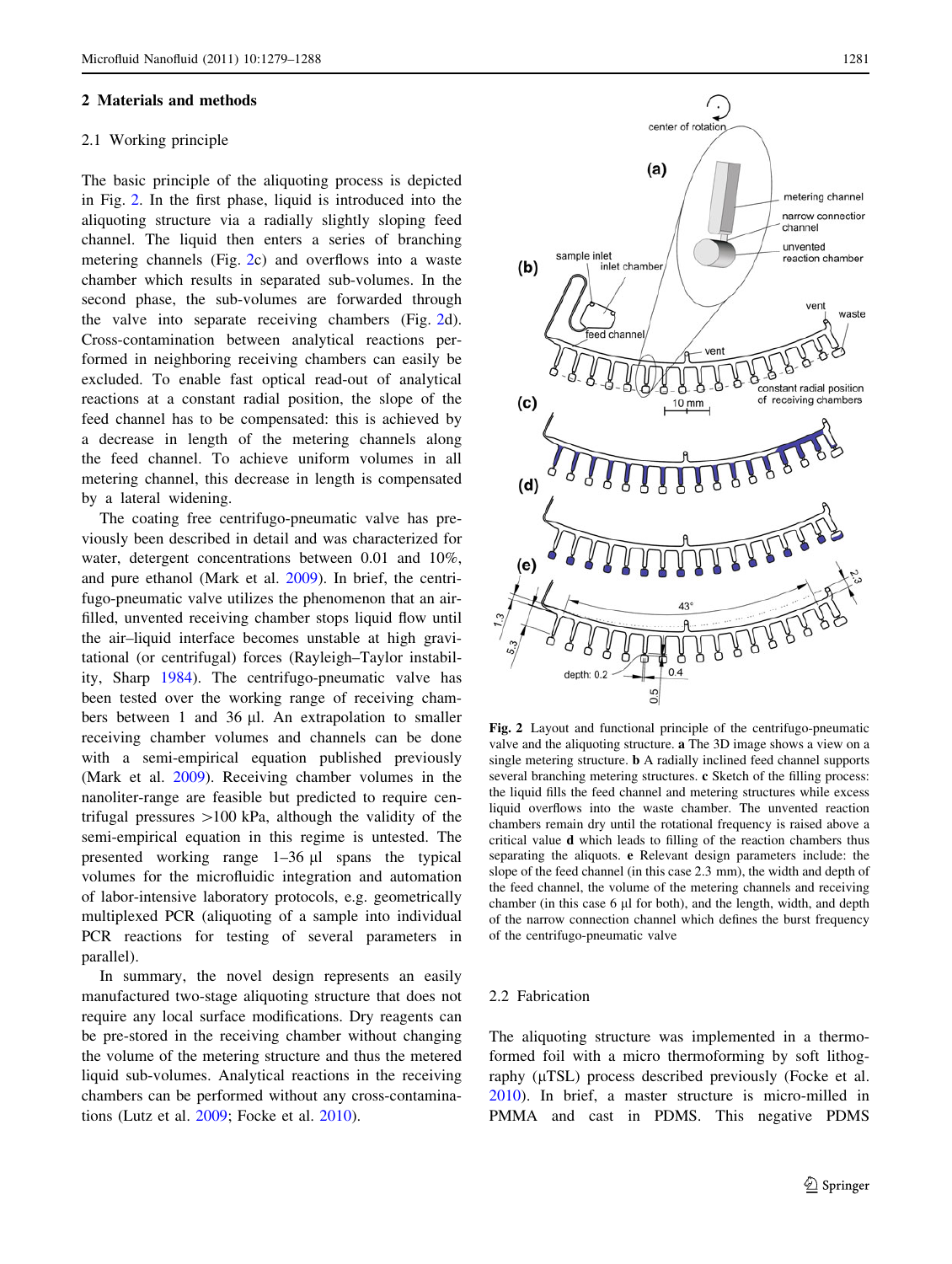<span id="page-3-0"></span>stamp is replicated into positive-microstructured foils by thermoforming in a 188 lm cyclic olefin polymer foil (COP, ZF14, Zeon Chemicals). Injection molding of a similar design was done by microfluidic ChipShop GmbH, Germany. Injection-molded cartridges and thermoformed foil were neither coated globally nor locally. Additionally, the aliquoting structure was micro-milled with a Minimill 3 (Minitech Machinery Corp., GA, USA) in a 4 mm cyclo-olefin-polymer (COP) disk (material from microfluidic ChipShop GmbH, Germany) using end mills with 0.4 and 1 mm diameter (F126.0040 and F113.0100, Gienger Industrie-Service, Switzerland). To render the channels of the milled disk hydrophilic, they were globally coated with poly-ethylene-glycol (PEG, molecular weight 15–20 kD, Sigma-Aldrich Chemie GmbH, Germany, concentration 5 mg PEG/ml methanol). The disk was sealed with a two-layered foil as described previously (Steigert et al. [2007\)](#page-9-0). In brief, a composite foil consisting of a  $500 \mu m$  high melting foil with thin  $2-5$  µm low melting layer is bonded to the microfluidic disk at  $120^{\circ}$ C. The high melting foil has a glass transition temperature of  $\sim 130^{\circ}$ C (TOPAS 6013) and the low melting layer of  $\sim 75^{\circ}$ C (TOPAS 8007). This allows the thin binding layer to melt at the bonding temperature while the substrate and sealing foil remain intact.

# 3 Results and discussion

Three alternative variants of the aliquoting structure were characterized in terms of metering precision. The alterpneumatic valve releases the metered volumes into the receiving chambers. The two-stage principle provides fluidic separation of the receiving chambers by the air gaps of the metering channels and feed channel as well as especially via the tiny channels of the centrifugepneumatic valves.

#### 3.1 Measurement of liquid volumes

The liquid volumes in the receiving chambers were determined by stroboscopic camera pictures taken under rotation. The relevant measured variable is the filling level of the chamber  $h$ , defined as the lowest point of the liquid meniscus. For these measurements, all receiving chambers were formed roughly rectangular. In Fig. [4](#page-4-0), the geometry parameters relevant for volume determination are depicted. The liquid volume  $V$  in the receiving chamber can then be approximated as

$$
V = V(h, w, d, V_{\text{lid}}, V_{\text{meniscus}}) = h \cdot w \cdot d + V_{\text{lid}} + V_{\text{meniscus}},
$$
\n(1)

where  $h$  is the measured filling level,  $w$  and  $d$  are the width and depth of the chamber,  $V_{\text{lid}}$  is the additional volume due to the flexible lid that expands under rotation, and  $V_{\text{meniscus}}$ is the volume difference from a cuboid due to the surface tension leading to a curved meniscus.

In an ideally manufactured structure,  $V = V(h)$ , since all other values are constant. In a real structure, V can still be derived linearly from h, but with the uncertainty  $\Delta V$ (propagation of error):

$$
\Delta V = \sqrt{\left(\frac{\partial V}{\partial h}\Delta h\right)^2 + \left(\frac{\partial V}{\partial w}\Delta w\right)^2 + \left(\frac{\partial V}{\partial d}\Delta d\right)^2 + \left(\frac{\partial V}{\partial V_{\text{lid}}}\Delta V_{\text{lid}}\right)^2 + \left(\frac{\partial V}{\partial V_{\text{meniscus}}}\Delta V_{\text{meniscus}}\right)^2},\tag{2}
$$

native variants were produced by micro-milling, thermoforming of foils, or injection molding, in order to demonstrate the versatility of the design. The following rotational frequency protocol was used for microfluidic operation of the structure: in a first operation phase at low rotational frequencies ( $\sim$  10 Hz), the liquid proceeds through a sloping feed channel, filling branching metering channels (Fig. [3](#page-4-0)). The liquid in the metering channels stops at the centrifugo-pneumatic valve. Continuing rotation, excess liquid overflows through the feed channel into the waste, thus defining metered volumes. The second phase is introduced by elevating the rotational frequency to about 25 Hz. At this frequency, the centrifugo-

where  $\Delta h$  is the observational error of the filling level (assumed as 2 pixels in a camera image),  $\Delta w$  and  $\Delta d$  the production tolerance in width and depth, respectively,  $\Delta V_{\text{lid}}$ the variance among different chambers due to lid expansion, and  $\Delta V_{\text{meniscus}}$  the variance among chambers due to the meniscus. Since  $\Delta V_{\text{lid}}$  and  $\Delta V_{\text{meniscus}}$  only depend on material constants which are the same for all chambers (elasticity of lid, surface tension of liquid, and contact angle…), they are assumed to be negligible.

Since volume-dependent tests can be calibrated with samples of known composition, the volume precision is more crucial for reliable test results than volume accuracy. Due to the unknown variables  $V_{\text{lid}}$  and  $V_{\text{meniscus}}$ , the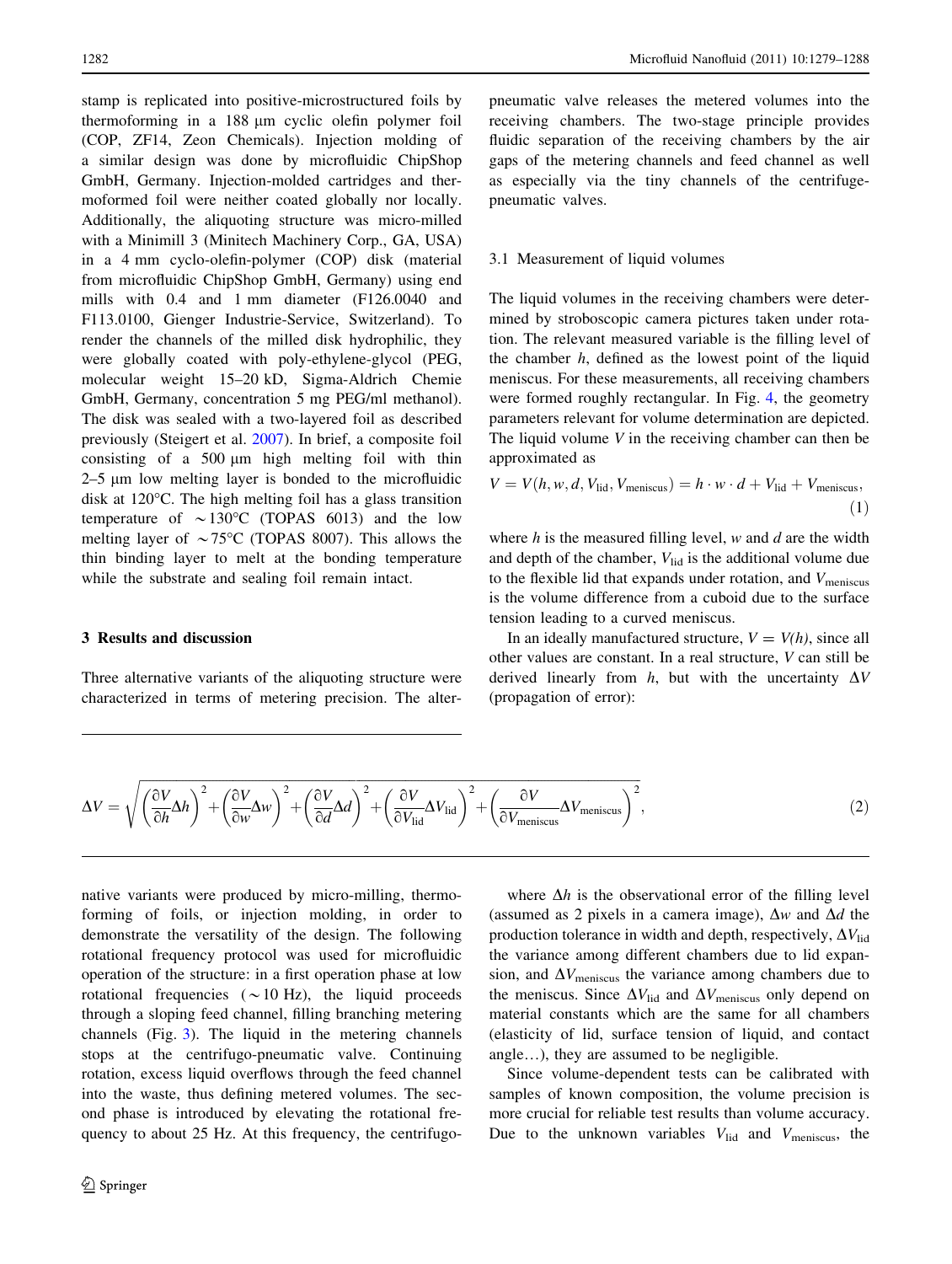<span id="page-4-0"></span>

Fig. 3 Illustration of the liquid distribution process. a–d Time progresses from the left image to the right. The white arrows indicate the position of the liquid meniscus. The centrifugo-pneumatic valve is



Fig. 4 Sketch of observable liquid level in a single receiving chamber and relevant geometry parameters. a Top view the liquid fills the chamber with a width  $w$  up to a height  $h$ , which is defined as the lowest point of the meniscus. The liquid volume outside  $h$  has the volume  $V_{\text{meniscus}}$ . **b** Side view the chamber has the depth  $d$ . Since the chamber is observed from the bottom, the visible filling level  $h$  is the foremost point of the meniscus. Due to the flexibility of the lid, an additional volume  $V_{\text{lid}}$  has to be considered under rotation

volume accuracy of the aliquoting structure is difficult to determine precisely. However, the volume precision can be approximated by the sample standard deviation s for N samples. The following relation exists between the volume standard deviation  $s(V)$  and the filling level standard deviation  $s(h)$ :

$$
s(V) = \sqrt{\frac{1}{(N-1)} \sum_{i=1}^{N} (V_i(h) - \overline{V})^2}
$$
  
= 
$$
wd \sqrt{\frac{1}{(N-1)} \sum_{i=1}^{N} (h_i - \overline{h})^2} = wd \cdot s(h),
$$
 (3)

with  $\overline{V}$  and  $\overline{h}$  being the mean volume and mean height of the liquid in the chamber, respectively. Therefore, the coefficient of variation (CV) for the volume is:

$$
CV = \frac{s(V)}{\overline{V}} = \frac{wd \cdot s(h)}{wd \cdot \overline{h} + V_{\text{lid}} + V_{\text{meniscus}}}
$$
  
= 
$$
\frac{s(h)}{\overline{h} + (V_{\text{lid}} + V_{\text{meniscus}})/(wd)} := \frac{s(h)}{\overline{h} + \alpha}
$$
(4)

with the correction term  $\alpha$  defined as written in Eq. 4. The correction term contains the volume corrections due to lid

designed to hold at the metering frequency. Thus, no liquid enters the receiving chambers during the metering process

expansion and liquid meniscus, which are estimated from visual inspection of the lid expansion under pressure and the area of the liquid meniscus under rotation. Both values are comparably small, since the lid lift off is estimated to be  $20 \mu m$  at 1.2 bar by visual inspection and the meniscus volume under rotation is estimated to be in the order of magnitude of 0.2 mm<sup>3</sup>.

# 3.2 Micro-milled structure

First, a micro-milled prototype of the aliquoting structure was tested. To evaluate the precision of the fluidic metering structure, a design with elongated receiving chambers was used, allowing a more precise measurement of final filling levels (Fig.  $5a$ ). Samples with 105  $\mu$ l were filled into the inlet chamber and aliquoted by a two-stage centrifugation with 10 and 28 Hz into 16 aliquots of 6  $\mu$ l each plus waste. The final liquid levels in the receiving chambers were measured as captured by a camera. The first and last receiving chamber showed significantly higher and lower filling levels (up to 20%), respectively, and were not included in the evaluation. The reason for this is that the first metering channel burst first and collected some residual fluid from the feed channel. The lower filling level in the last metering channel is attributed to creeping of liquid into the waste chamber during the metering stage. The problem with the higher filling level in the first chamber was solved later by increasing the centrifugation frequency from 10 Hz (metering) to 28 Hz (forwarding) gradually in 1.7 Hz steps every second. This led to an almost complete drain of the feed channel into the waste before the burst frequency was reached. The problem with the lower liquid volume in the last chamber was rectified by replacing the waste by a sacrificial metering structure with downstream centrifugo-pneumatic valve and receiving chamber (Fig. [6b](#page-6-0)). The mean filling level of the remaining receiving chambers was 2.8 mm with  $\alpha = 0.06$  mm resulting in a CV of the metered volumes of 2.8% according to Eq. 4 (Fig. [5](#page-5-0)b). The production tolerance of the milled structure was determined with a contactless optical profilometer (TESA VISIO 300 DCC, TESA Switzerland SA, Switzerland). Typical measured tolerances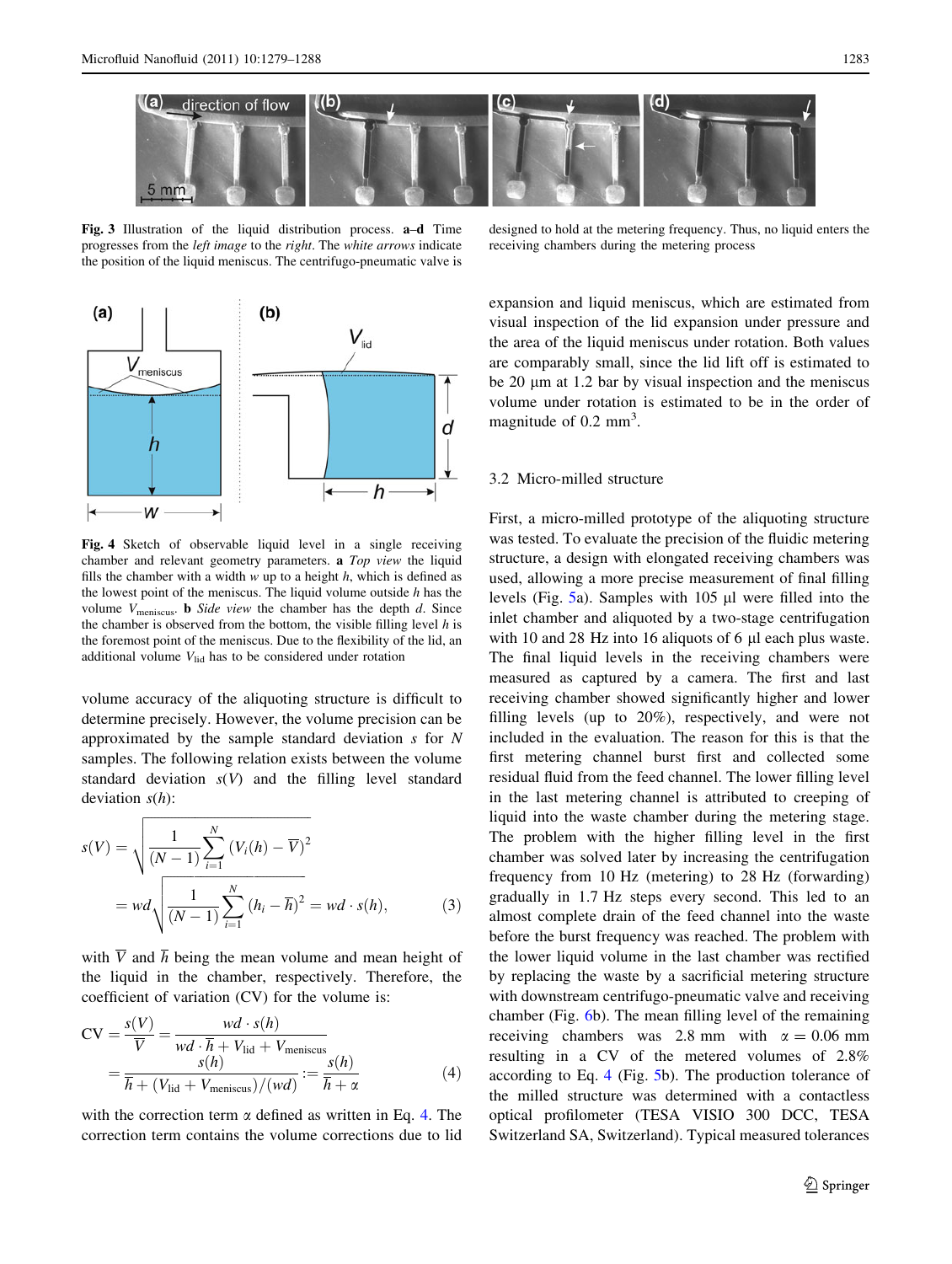<span id="page-5-0"></span>

Fig. 5 Metering precision of the aliquoting structure. a Measurement b of the filling levels in elongated receiving chambers at a rotational frequency of 28 Hz. The filling height h was obtained by measuring the distance between the bottom of the receiving chamber and the lowest point of the air–liquid interface in the captured image. b Histogram of metering precision for the milled structure, first and last chamber not included. c Histogram of the metering precision in a thermoformed foil with a redesigned transition to the waste chamber (see Fig. [6a](#page-6-0)). All chambers are included. d Histogram of metering precision for the injection-molded structure (see Fig. [6b](#page-6-0)). The metering precision is significantly improved due to the precise production technology

were in the order of  $20 \mu m$ . For determining the error in the filling level  $h$ , a measurement error of 2 pixels of the camera image of the filling levels was assumed (one at the upper and one at the lower end of the liquid column). This corresponds to a measurement error of 30  $\mu$ m. Considering the production tolerances  $\Delta w = \Delta d = 20 \text{ }\mu\text{m}$  and an observational error of  $\Delta h = 30 \text{ }\mu\text{m}$ , the total uncertainty according to Eq. [2](#page-3-0) equals  $\Delta V \approx 0.15$  µl which corresponds to  $2.5\%$  of the target filling volume 6  $\mu$ l. The variations of the measured volume and the measurement uncertainty are very close to each other, demonstrating the high precision of the aliquoting structure.

# 3.3 Thermoformed foil

In order to test the performance of the aliquoting structure with different manufacturing processes amenable to mass production, two additional designs were fabricated by thermoforming and injection molding. The layout for foil thermoforming was designed to split a 90-µl volume into 8 aliquots of 10  $\mu$ l each plus waste (Fig. [6](#page-6-0)a). In order to adapt the design to the different demands of the production process, sharp corners were rounded for foil thermoforming which did not prevent a precise metering. With an  $\alpha$  value of 0.03 mm, the volume CV of the metering process was 3.6%, as can be seen in the histogram for the foil design (Fig. 5c, first and last chamber included). The production tolerances of the thermoformed foil are essentially governed by the tolerances of the milled master (Focke et al.  $2010$ ), so they are again assumed to be 20  $\mu$ m. Considering a production tolerance of  $\Delta w = \Delta d = 20 \text{ }\mu\text{m}$ and an observational error of  $\Delta h = 30 \text{ }\mu\text{m}$ , the total uncertainty is  $\Delta V \approx 0.21$  µl which corresponds to 2.1% of the target filling volume  $10 \mu l$ . Compared to the uncertainty  $\Delta V$ , the higher CV could indicate an additional disturbance, possibly an incomplete drain of the feed channel into the waste which could be corrected by a higher feed channel slope.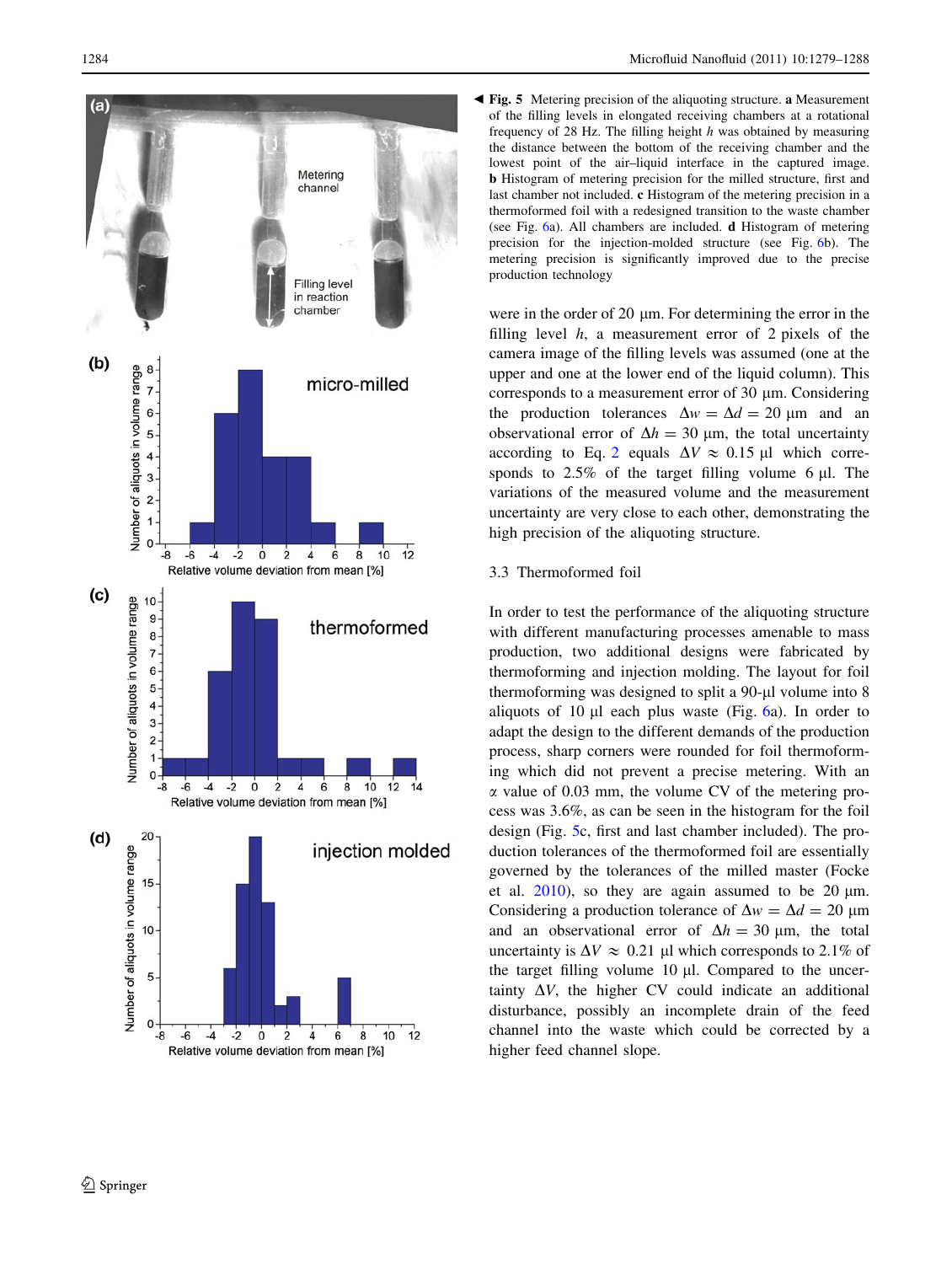<span id="page-6-0"></span>

Fig. 6 Aliquoting structure for alternative production technologies. a Aliquoting structure in thermoformed foil with printed grid. The unstretched grid has a 500  $\mu$ m edge length. **b** Aliquoting structure in injection-molded cartridge. The arrow highlights the modified waste structure. c Transitions from feed channel to metering channel in designs for milling, thermoforming, and injection molding. Besides other small variations in channel diameters and slope, the sharp corners at the transition from feed channel to metering channel are smoothed out for thermoforming and injection-molded designs to account for design rules at these replication technologies. The structure is functional for all shown alternatives

One issue with processing the aliquoting structure on the foil disk was the maximum rotational frequency of 27 Hz achievable with this particular processing instrument (Focke et al. [2010](#page-8-0)). At this frequency, a complete drain of the metering channels into the receiving chamber was not always achieved for centrifugo-pneumatic valves with burst frequencies  $>12$  Hz. It was observed that the forwarding of the liquid into the receiving chamber could stop prematurely. In order to overcome this limitation, a different operation mode for the aliquoting structure was established by simulation and experiment. This so-called unidirectional shake-mode operation relies on frequency changes between a high (e.g. 25 Hz) and low (e.g. 6 Hz) frequency in order to subsequently empty the metering channel. This operation mode always led to a complete forwarding of the liquid into the receiving chamber. A detailed description is given in Sect. [4.](#page-7-0)

# 3.4 Injection-molded structure

The design was also validated on injection-molded polymer disposables (microfluidic ChipShop GmbH, Germany). The injection-molded design splits a 100 µl liquid volume into 16 sub-volumes of 6  $\mu$ l plus waste (Fig. 6b). Due to the very high precision of injection-molded test disks, the CV of the sub-volumes improved significantly to 2.2% over all chambers (Fig. [5d](#page-5-0)) with a correction term  $\alpha = 0.03$  mm. The lateral tolerances of the injection-molded structures were again measured with the TESA VISIO 300 DCC and were determined to be in the order of  $5 \mu m$ . The depth could not be measured accurately, since the very smooth surface could not be recognized easily by the optical measurement system. Since the depth of the receiving chamber is larger



Fig. 7 CFD simulation of a valve burst at 24 Hz. The graphs in the upper part show the pressure above ambient pressure in the circular receiving chamber, the lower part shows a 3D view and a cut along the center of the channel. At 2 ms, the pressure in the receiving chamber builds up to about 10 kPa. Between 3.5 and 5 ms, a part of

the entrapped air is released as a bubble along the metering channel and the pressure decreases. At 8 ms, another bubble is forming after a second buildup in pressure. At the end of the simulation at 75 ms, a total of 15 bubbles have formed and the chamber is filled to about 1/3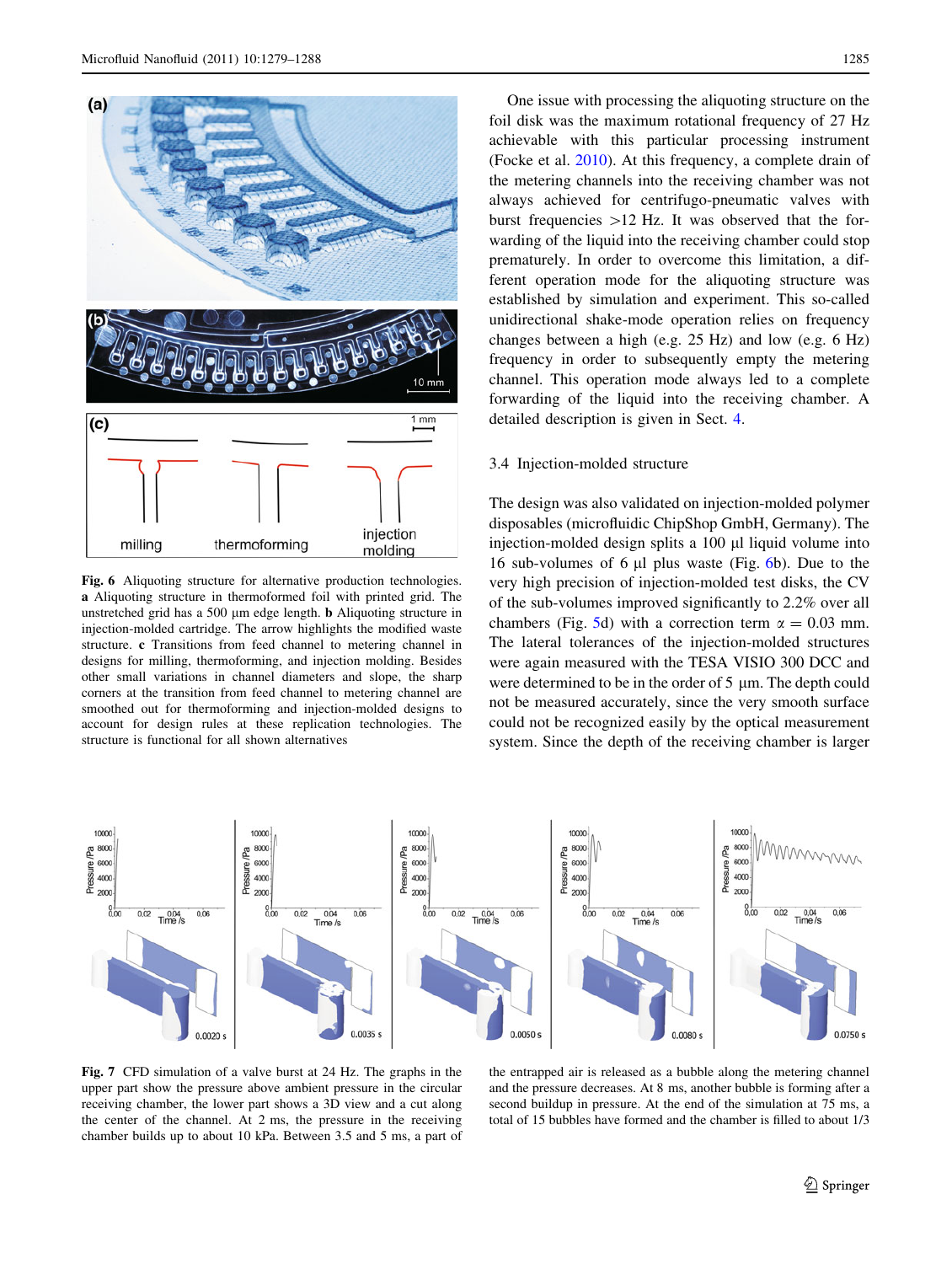<span id="page-7-0"></span>

Fig. 8 CFD simulation of the "unidirectional shake-mode" operation. For this simulation, the receiving chamber has been modeled as a cuboid for a shorter calculation time. **a–b** The valve is operated at a rotational frequency of 30 Hz. Due to the compression of air in the receiving chamber, this leads to a stop of the filling process after some time. c A reduction of the rotational frequency to 6 Hz allows the air in the receiving chamber to expand and some of the air is vented along the metering channel. d A consecutive increase in rotational frequency to 30 Hz allows the transport of further liquid into the receiving chamber

than the width but should be governed by similar relative errors, it was estimated to be in the range of  $10 \mu m$ . Considering the production tolerance  $\Delta w = 5 \text{ µm}, \Delta d = 10 \text{ µm}$ and an observational error of  $\Delta h = 30 \, \mu \text{m}$ , the total volume uncertainty is  $\Delta V \approx 0.14$  µl which corresponds to 2.3% of the target filling volume  $6 \mu l$ . In the current design, the last two receiving chambers consistently contained a higher liquid volume. If the last two chambers are not included in the statistics, the CV is reduced to 1.1%. A possible improvement could include a redesign of the transition region to the waste chamber with a higher radial slope. For the injection-molded structure, the CV drops below the measurement uncertainty. This is possible, since statistically,  $\sim$ 32% of the values in a normally distributed measurement series are found outside one standard deviation from the mean value, whereas the measurement uncertainty gives the theoretical maximum deviation from the true value.

It can be concluded from the experimental characterization that the promoted aliquoting structure is compatible with the commonly used prototyping and fabrication technologies such as milling, injection molding, and foil thermoforming. It is also tolerant against the slight changes in geometry that needed to be implemented for being compatible with the design rules of the different fabrication methods (Fig. [6c](#page-6-0)), without loss of precision. This demonstrates the robustness of the structure and its suitability for mass production. Especially, the injection-molded design shows the potential for highly precise aliquoting with CVs in the range of 1–2%.

#### 4 Simulations

The metering and forwarding phases as the basic building blocks of the aliquoting structure run on the sub-second timescale and are difficult to observe under rotation. For a better understanding of the filling process, we performed a numerical simulation using a computational fluid dynamics software (CFD-ACE+ from ESI-Group, ESI-Group  $2007$ ) and compared the results to our experimental findings. The simulations focused on the burst mechanism of the centrifugo-pneumatic valve, the unidirectional shake-mode operation, and the influence of the centrifugo-pneumatic valve on the precision of the aliquoting.

#### 4.1 Burst mechanism

In a first step, forwarding of liquid from the metering structure through the valve into the receiving chamber was simulated. Figure [7](#page-6-0) shows a typical simulated image series of a bursting centrifugo-pneumatic valve during the first 75 ms. It clearly shows partial venting of the receiving chamber at high centrifugal frequencies via air bubbles rising through the metering channel, as described previously (Mark et al. [2009](#page-8-0)). These results show that the valving process is composed of intermittent exchange of liquid and air along the narrow connection channel. As described in Sect. [2,](#page-2-0) this exchange can sometimes stall at lower centrifugal frequencies. In the following simulations, it was analyzed, if this process can be restarted. Additionally, it is investigated, whether air–liquid exchange already occurs in the metering stage, leading to metering errors.

#### 4.2 Unidirectional shake-mode operation

One investigated approach to restart a stalled liquid–air exchange was to alternate between a high and a low rotational frequency (Fig. 8). This operation mode was labeled ''unidirectional shake-mode''. At low frequencies (e.g. 6 Hz), this leads to a reduced centrifugal pressure which permits the expansion of the compressed air in the receiving chamber into the metering channel, where part of it rises as bubbles. The now decreased air pressure permits further flow into the receiving chamber at higher frequencies (e.g. 25 Hz). This unidirectional shake-mode operation was successfully implemented to ensure complete forwarding of liquids into the receiving chambers, especially on processing instruments with maximum rotational frequencies below 30 Hz.

4.3 Influence of the centrifugo-pneumatic valve on the metering accuracy

We also theoretically investigated the systematic metering error of the centrifugo-pneumatic valve due to a potential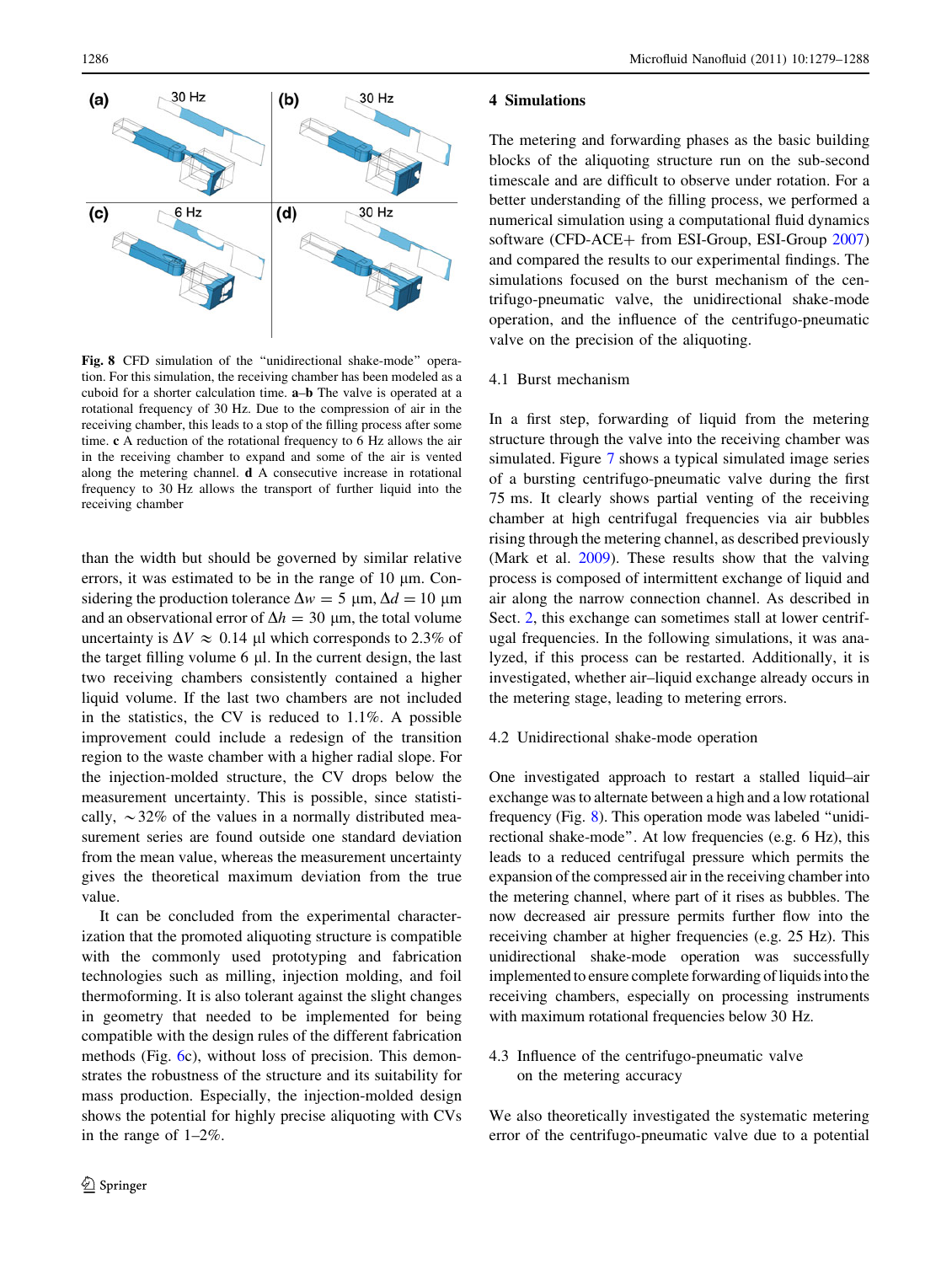<span id="page-8-0"></span>release of a small amount of liquid into the receiving cavity before the stabilizing pressure of the valve is built up. This parameter is important to control since it could represent a systematic metering error and potentially start reactions in the receiving chamber prematurely, if they are triggered by liquid (e.g. dissolving of lyophilized reagents). To get an idea of the maximum volume entering the receiving chamber during the metering process, we simulated a water plug of  $4.63$  mm length  $(6 \mu l)$ at a metering frequency of 9 Hz. The volume of liquid intruding into the receiving chamber before forming a stable liquid–air interface at that frequency was  $0.12 \mu l$ for a  $400 \mu m$  connection channel depth and less for smaller geometries. This systematic error amounts to 2% or less of the total volume of  $6 \mu$ . In order to reduce this effect, smaller connection channel geometries should be preferred.

## 5 Conclusions

The presented aliquoting method enables an easy way to integrate aliquoting steps for assay automation in centrifugally driven lab-on-a-chip systems at the downstream end of the assay. The aliquoting structure is robust even in the presence of detergents or ethanol as shown previously (Mark et al. 2009). With the unidirectional shake-mode, a low frequency operation mode of the aliquoting structure was investigated and confirmed by CFD simulation. The two step metering approach provides fluidic separation between the aliquots which prevents cross-contamination between chambers. The metered volume is defined solely by the geometry of the metering structures and is, therefore, independent of the volume of pre-stored reagents in the receiving chambers. A potential application of such a structure is to perform panel tests, such as homogeneous immunoassays, clinical chemistry tests, or molecular diagnostic tests for genotyping or pathogen detection, from one sample. The structure does not require any local or global surface modifications and proved to be compatible with the commonly used prototyping and fabrication processes—micro-milling, injection molding, and thermoforming—demonstrating robustness, ease of implementation, and potential for mass production.

Acknowledgments The authors gratefully acknowledge financial support by the German Federal Ministry of Education and Research (project Zentrilab, grant No. 16SV2347). Part of this work was funded by the Federal Ministry of Education and Research (BMBF) under the Research Programme for Civil Security of the German Federal Government as part of the High-Tech Strategy for Germany (project SONDE, grant No. 3N10116). The authors also gratefully acknowledge financial support by the European Union (project MagRSA, contract No. 037957).

#### References

- Andersson P, Ekstrand G (2007) Retaining microfluidic microcavity and other microfluidic structures. (US7300199)
- Burtis CA, Anderson NG, Mailen JC, Scott CD, Tiffany TO, Johnson WF (1972) Development of a miniature fast analyzer. Clin Chem 18(8):753–761
- Cho YK, Lee JG, Park JM, Lee BS, Lee Y (2008) Lab-on-a-disc for simultaneous analysis of blood chemistry and immunoassay. In: Proceedings of 12th international conference on miniaturized systems for chemistry and life sciences  $(\mu$ TAs)
- Ducree J, Haeberle S, Lutz S, Pausch S, von Stetten F, Zengerle R (2007) The centrifugal microfluidic bio-disk platform. J Micromech Microeng 17(7):103–115
- ESI-Group (2007) CFD-ACE+ 2007. <http://www.esi-group.com/>
- Focke M, Stumpf F, Faltin B, Reith P, Bamarni D, Wadle S, Müller C, Reinecke H, Schrenzel J, Francois P, Mark D, Roth G, Zengerle R, von Stetten F (2010) Microstructuring of polymer films for highly sensitive genotyping by real-time PCR on a centrifugal microfluidic platform. Lab Chip 10(19):2519–2526. doi[:10.1039/](http://dx.doi.org/10.1039/C004954A) [C004954A](http://dx.doi.org/10.1039/C004954A)
- Gorkin R, Park J, Siegrist J, Amasia M, Lee BS, Park JM, Kim J, Kim H, Madou M, Cho YK (2010) Centrifugal microfluidics for biomedical applications. Lab Chip 10(14):1758–1773
- Haeberle S, Zengerle R (2007) Microfluidic platforms for lab-ona-chip applications. Lab Chip 7(9):1094–1110. doi[:10.1039/](http://dx.doi.org/10.1039/b706364b) [b706364b](http://dx.doi.org/10.1039/b706364b)
- Honda N, Lindberg U, Andersson P, Hoffman S, Takei H (2005) Simultaneous multiple immunoassays in a compact disc-shaped microfluidic device based on centrifugal force. Clin Chem 51(10):1955–1961
- Liu RH, Yang JN, Lenigk R, Bonanno J, Grodzinski P (2004) Selfcontained, fully integrated biochip for sample preparation, polymerase chain reaction amplification, and DNA microarray detection. Anal Chem 76(7):1824–1831
- Lutz S, Weber P, Focke M, Faltin B, Hoffmann J, Müller C, Mark D, Roth G, Munday P, Armes NA, Piepenburg O, Zengerle R, von Stetten F (2009) Microfluidic lab-on-a-foil for nucleic acid analysis based on isothermal recombinase polymerase amplification of DNA. Lab Chip 10:887–893. doi:[10.1039/B921140C](http://dx.doi.org/10.1039/B921140C)
- Madou M, Zoval J, Jia GY, Kido H, Kim J, Kim N (2006) Lab on a CD. Annu Rev Biomed Eng 8:601–628
- Mark D, Metz T, Haeberle S, Lutz S, Ducrée J, Zengerle R, von Stetten F (2009) Centrifugo-pneumatic valve for metering of highly wetting liquids on centrifugal microfluidic platforms. Lab Chip 9:3599–3603. doi[:10.1039/B914415C](http://dx.doi.org/10.1039/B914415C)
- Mark D, Haeberle S, Roth G, von Stetten F, Zengerle R (2010) Microfluidic lab-on-a-chip platforms: requirements, characteristics and applications. Chem Soc Rev 39:1153–1182. doi: [10.1039/B820557B](http://dx.doi.org/10.1039/B820557B)
- Nolte DD (2009) Invited review article: review of centrifugal microfluidic and bio-optical disks. Rev Sci Instrum 80(10): 101101–101122
- Rubenstein KE, Schneider RS, Ullman EF (1972) ''Homogeneous'' enzyme immunoassay. A new immunochemical technique. Biochem Biophys Res Commun 47(4):846–851. doi[:10.1016/](http://dx.doi.org/10.1016/0006-291X(72)90570-0) [0006-291X\(72\)90570-0](http://dx.doi.org/10.1016/0006-291X(72)90570-0)
- Schembri CT, Ostoich V, Lingane PJ, Burd TL, Buhl SN (1992) Portable simultaneous multiple analyte whole-blood analyzer for point-of-care testing. Clin Chem 38(9):1665–1670
- Schembri CT, Burd TL, Kopfsill AR, Shea LR, Braynin B (1995) Centrifugation and capillarity integrated into a multiple analyte whole-blood analyzer. J Autom Chem 17(3):99–104
- Sharp DH (1984) An overview of Rayleigh–Taylor instability. Physica D 12:3–18